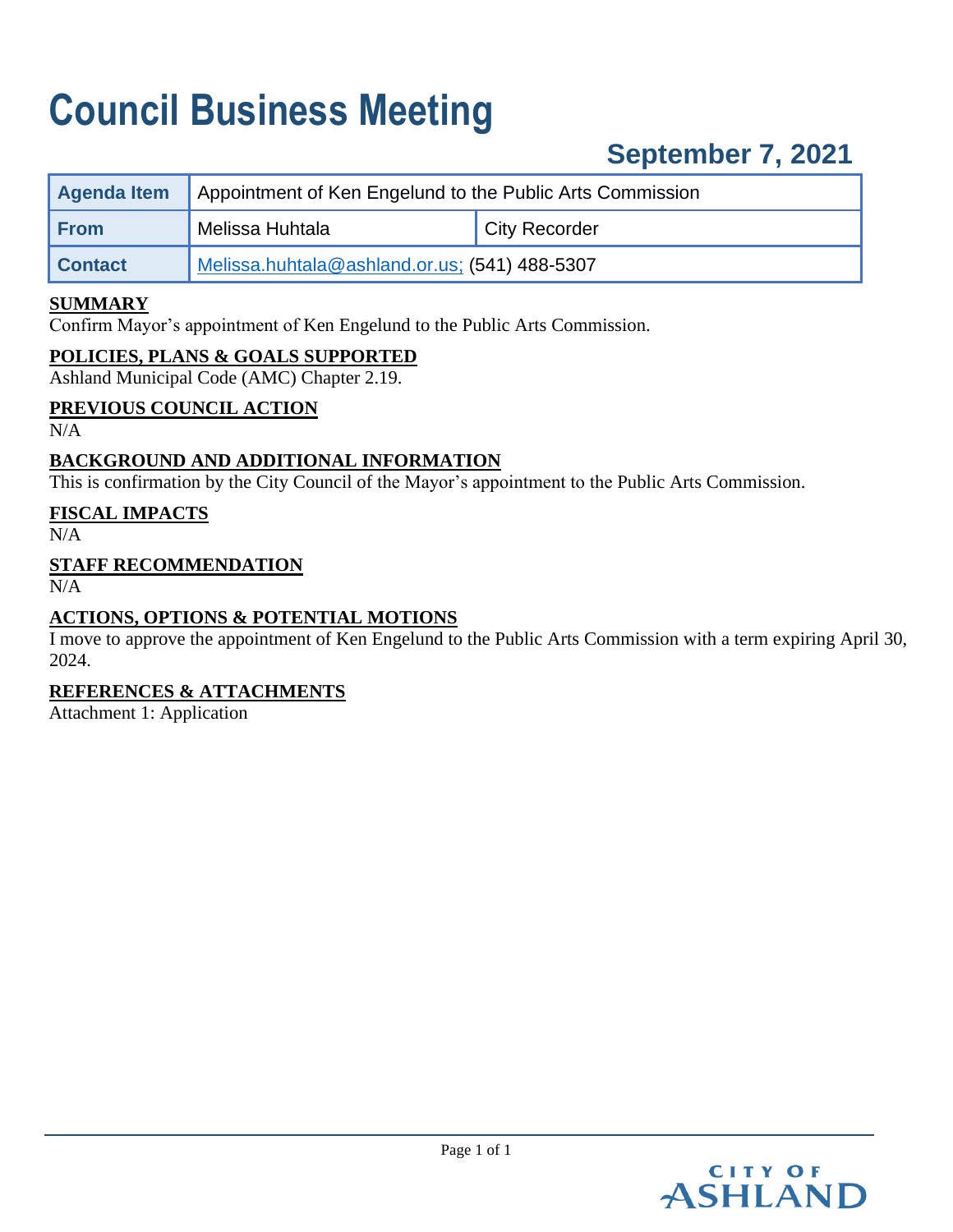### ASHLAND **APPLICATION FOR APPOINTMENT TO CITY COMMISSION/COMMITTEE**

CITY OF

Please type or print answers to the following questions and submit to the City Recorder at City Hall, 20 E Main Street, or email [melissa.huhtala@ashland.or.us.](mailto:melissa.huhtala@ashland.or.us) If you have any questions, please feel free to contact the City Recorder at 488-5307. **Attach additional sheets if necessary.**

| Ken Engelund<br>Name                                       |                                              |                        |                            |
|------------------------------------------------------------|----------------------------------------------|------------------------|----------------------------|
| Requesting to serve on: Public Art Commission              |                                              | (Commission/Committee) |                            |
| 71 Water St. # 304, Ashland, 97520<br>Mailing Address      |                                              |                        |                            |
| Physical Address 71 Water St. # 304, Ashland, 97520        |                                              |                        |                            |
| Retired<br>Occupation $\frac{1}{2}$                        |                                              |                        | Phone: Home 541/488-0859   |
|                                                            |                                              |                        | Work                       |
|                                                            |                                              |                        | Email kjengelund@gmail.com |
|                                                            |                                              |                        | Fax                        |
| 1. Education Background<br>What schools have you attended? | Occidental College, UC Berkeley              |                        |                            |
| What degrees do you hold?                                  | A.B. Economics, MBA, Administration & Policy |                        |                            |
|                                                            |                                              |                        |                            |

What additional training or education have you had that would apply to this position? SMA Docent Training, Board member training, Art & Photography Classes.

#### **2. Related Experience**

What prior work experience have you had that would help you if you were appointed to this position?

 $\mathcal{L}_\text{max}$  , and the contribution of the contribution of the contribution of the contribution of the contribution of the contribution of the contribution of the contribution of the contribution of the contribution of t

Responsible for site facilities as VPHR.

Responsible for site facilities as VPHR.<br>Initiated and held Lawrence Livermore Lab. Equal Opportunity Coordinator position, recruited at

Historically Black Colleges, managed On the Job Training Program.

Do you feel it would be advantageous for you to have further training in this field, such as attending conferences or seminars? Why? Yes. Conferences provide for ongoing learning from presenters and interaction among attendees.

from presenters and interaction among attendees.